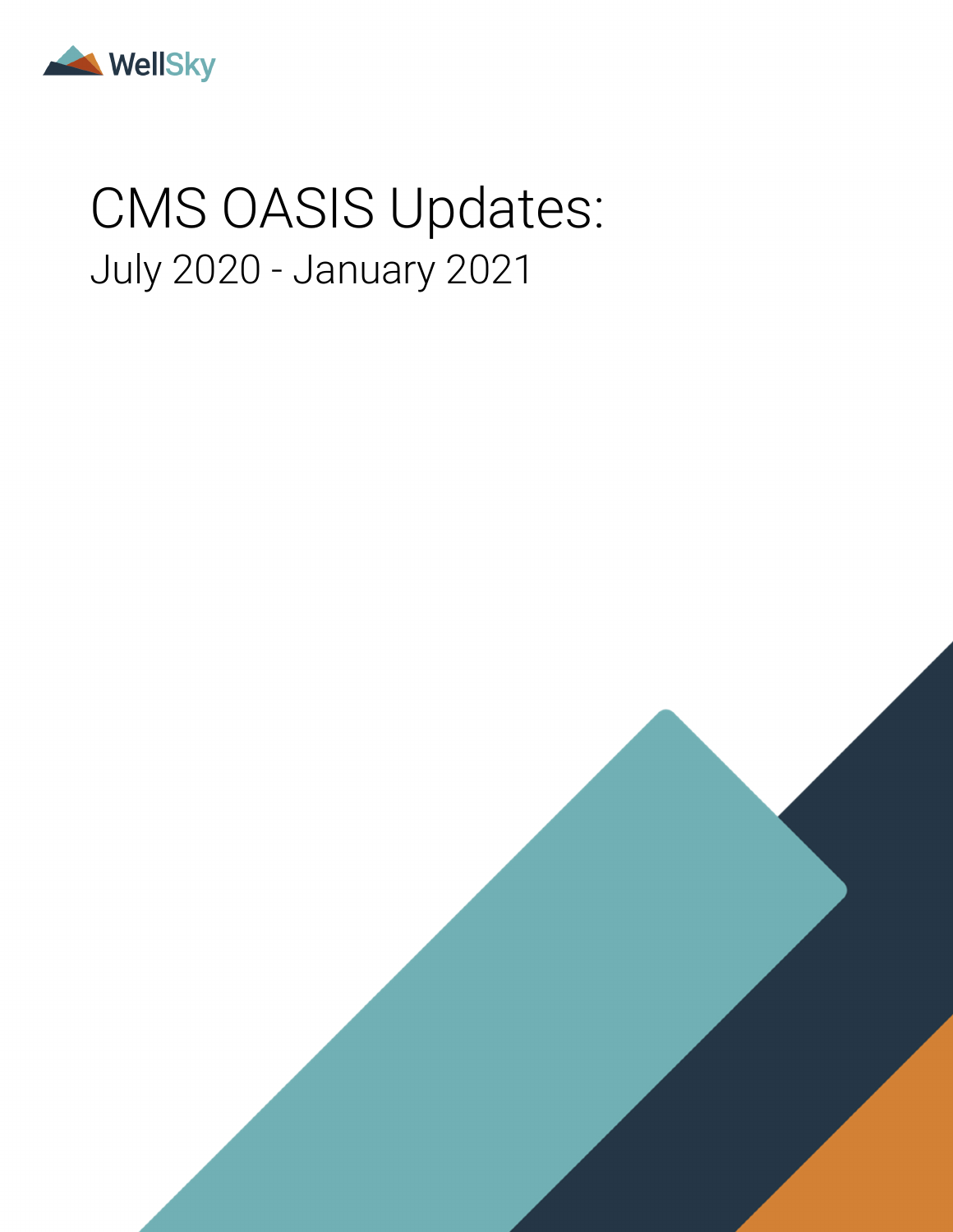

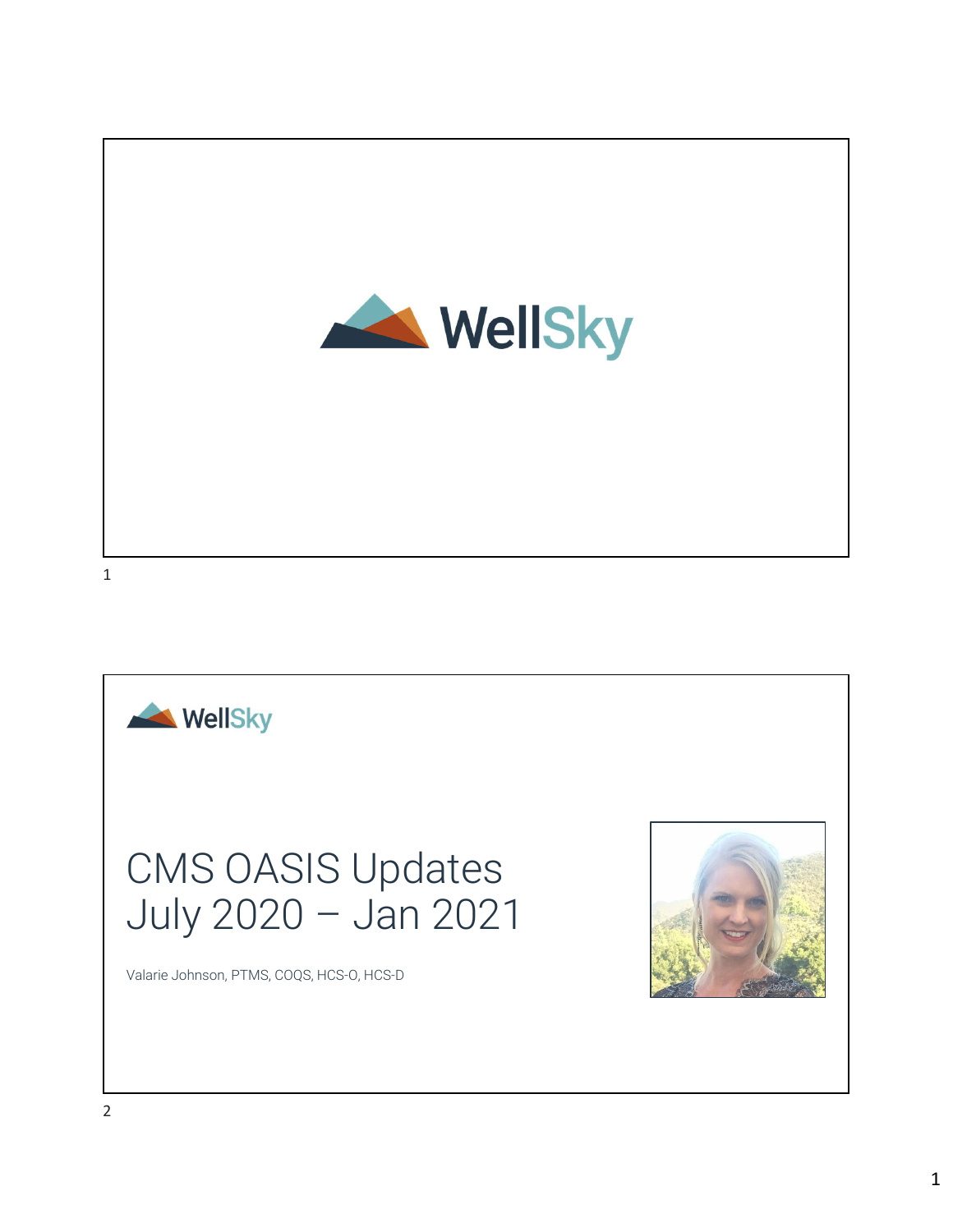| Locating Related CMS Documents<br>• Quarterly OASIS Q&A -<br>- https://gtso.cms.gov/providers/home-health-agency-hha-providers/reference-manuals                                                                                                                                                                                                                                                                                                                                   |  |
|------------------------------------------------------------------------------------------------------------------------------------------------------------------------------------------------------------------------------------------------------------------------------------------------------------------------------------------------------------------------------------------------------------------------------------------------------------------------------------|--|
| • Medicare and Medicaid Programs; CY 2021 Home Health Prospective Payment System Rate Update, Home Health Quality<br>Reporting Program Requirements, and Home Infusion Therapy Services and Supplier Enrollment Requirements; and Home<br>Health Value-Based Purchasing Model Data Submission Requirements<br>- https://www.federalregister.gov/documents/2020/11/04/2020-24146/medicare-and-medicaid-programs-cy-2021-home-<br>health-prospective-payment-system-rate-update-home |  |
| • Home Health Agencies: CMS Flexibilities to Fight COVID-19<br>- https://www.cms.gov/files/document/covid-home-health-agencies.pdf                                                                                                                                                                                                                                                                                                                                                 |  |
| Draft OASIS-E Instrument -<br>$\bullet$<br>- https://www.cms.gov/Medicare/Quality-Initiatives-Patient-Assessment-Instruments/HomeHealthQualityInits/OASIS-Data-<br>Sets                                                                                                                                                                                                                                                                                                            |  |
| • Risk Adjustment Updates Jan 2021<br>- https://www.cms.gov/files/document/risk-adjustment-technicalspecifications508cfinal.pdf<br>3/10/2021   CMS OASIS Updates July 2020 - Jan 2021                                                                                                                                                                                                                                                                                              |  |

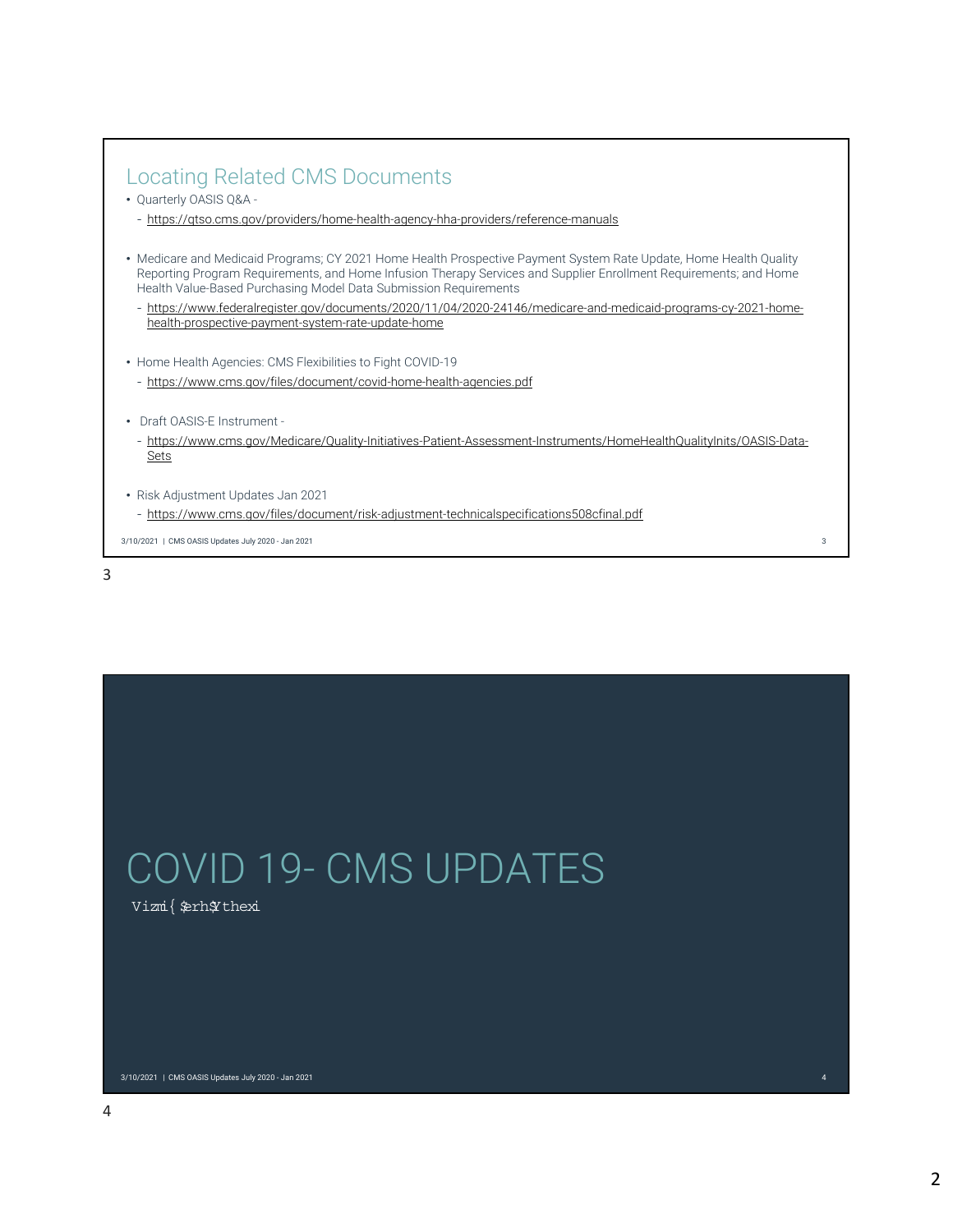| Published May 8,2020                                                                                                                                                                                                                                                                                                                                                                                                                     |
|------------------------------------------------------------------------------------------------------------------------------------------------------------------------------------------------------------------------------------------------------------------------------------------------------------------------------------------------------------------------------------------------------------------------------------------|
| HHAs will be required to use OASIS-E to begin collecting data on the two Transfer of Health Information Measures<br>beginning with discharges and transfers on January 1st of the year that is at least one full calendar year after the end of<br>the COVID-19 public health emergency.                                                                                                                                                 |
| We will also require HHAs to begin collecting data on the SPADEs (standardized patient assessment data elements)<br>beginning with the start of care, resumption of care, and discharges (except for the hearing, vision, race, and ethnicity<br>SPADEs, which would be collected at the start of care only) on January 1st of the year that is at least one full calendar<br>year after the end of the COVID-19 public health emergency |
| For example, if the COVID-19 public health emergency ends on July 17, 2021, home health agencies will be required to begin<br>collecting data on those measures beginning with patients discharged or transferred on January 1, 2023.                                                                                                                                                                                                    |
|                                                                                                                                                                                                                                                                                                                                                                                                                                          |

## CMS Public Health Emergency Waivers - COVID-19

## The Take-Aways

- Home Health Agencies (HHAs) can provide more services to beneficiaries using telecommunications technology within the 30-day period of care, so long as it's part of the patient's plan of care and does not replace needed in-person visits as ordered on the plan of care.
- The initial assessment and determination of patients' homebound status can be completed remotely or by record review.
- The timeframe requirement for completion of the comprehensive assessment is extended from five to thirty days.
- The 30-day OASIS submission requirement is waived. The OASIS must be submitted prior to submitting the final claim.
- The October 2020 refresh of the Home Health Compare/Care Compare Sites is the last scheduled refresh of this data until the January 2022 refresh.
- Any rehabilitation professional (OT, PT, or SLP) may perform the initial and comprehensive assessment for all patients receiving therapy services as part of the plan of care, to the extent permitted under state law, regardless of whether or not the service establishes eligibility for the patient to be receiving home care.
- The existing regulations continue to apply that OTs and other therapists would not be permitted to perform assessments in nursing only cases. Therapists must act within their state scope of practice laws when performing initial and comprehensive assessments and access a registered nurse or other professional to complete sections of the assessment that are beyond their scope of practice.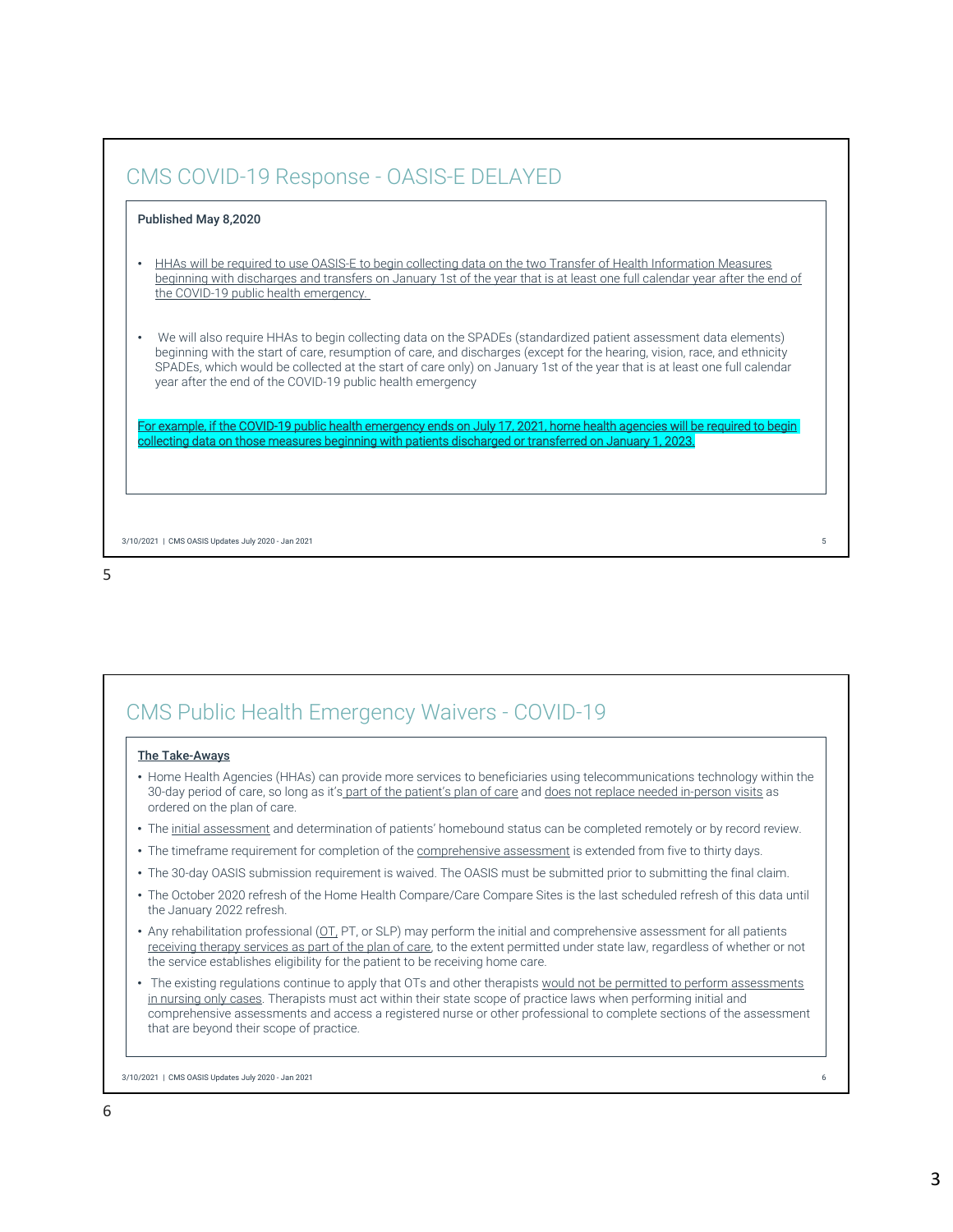# CMS OASIS Q&A

Gexiksv}\$1Gsqtvilirwmzi\$wwiwwqirx

7

## Eligibility Certification - Who can order home care services? October 2020 Q&A #4

## The Take-Away

Nurse practitioners (NPs), physician assistants (PAs), and clinical nurse specialists (CNSs) can now certify eligibility for home health and establish a care plan **permanently**.

| CMS OASIS Updates July 2020 - Jan 2021 7 3/10/2021

Q4. With the CARES Act, physician assistants, nurse practitioners, and other advanced practice nurses are now allowed to certify a patient's need and eligibility for home health services. Is this update permanent? Even after the PHE ends will these practitioners be allowed to order home care services?

A4. Yes, per the Coronavirus Aid, Relief, and Economic Security Act or the CARES Act (Public Law 116-136), this update is intended to be permanent. Even after the COVID-19 PHE ends, nurse practitioners, physician assistants and other advanced practice nurses that are identified in the CARES Act will continue to be allowed to certify their patient's need and eligibility and provide orders for home health services.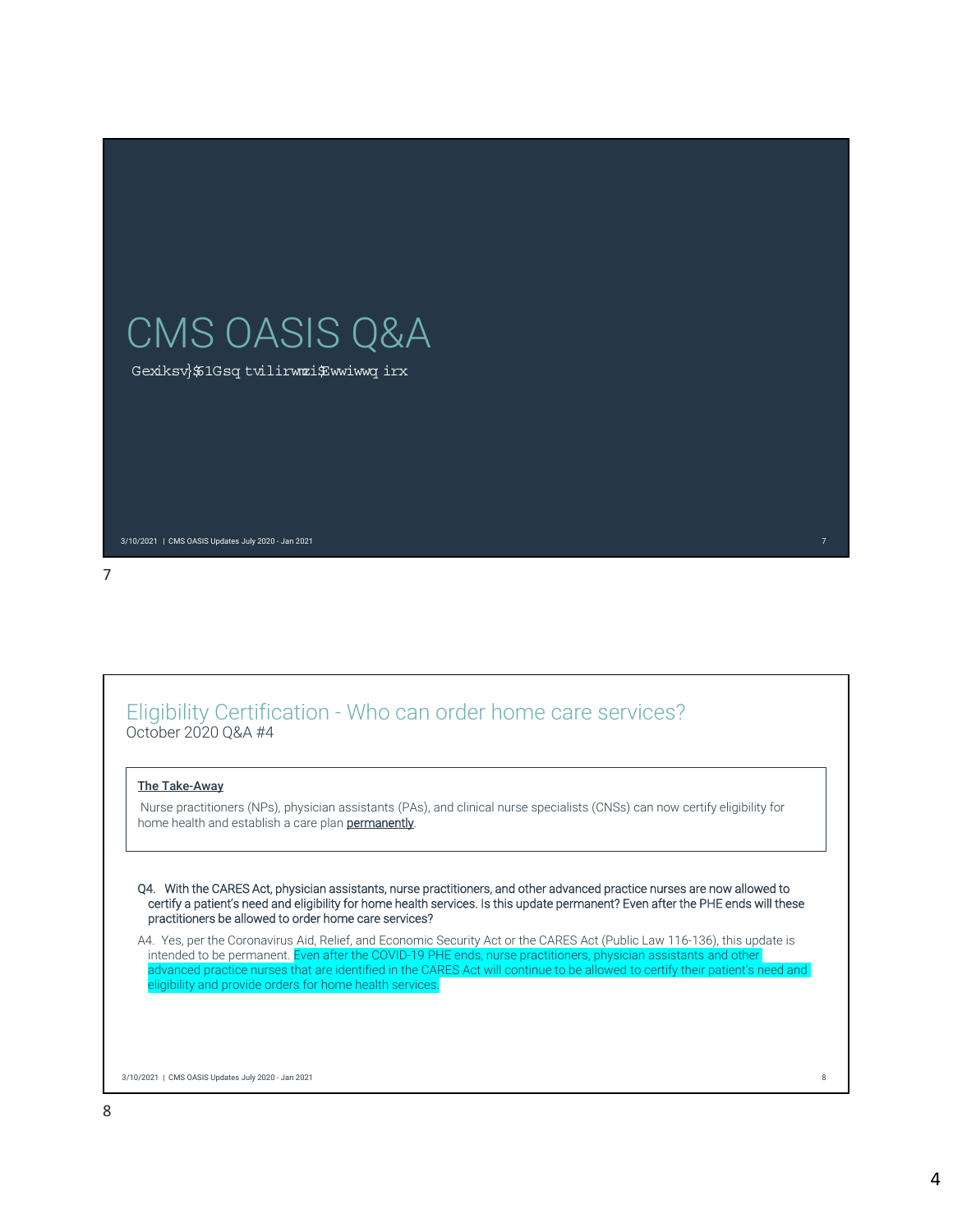# CMS OASIS Q&A

Gexiksv}\$8f1SEWW\\$Hexe\$Miqw

## M0102/M0104: Physician ordered SOC / ROC dates and Referral Date October 2020 Q&A #5

| CMS OASIS Updates July 2020 - Jan 2021 9 3/10/2021

## The Take-Away

The orders from non-physician practitioners are weighted equally and adequate for coding when a physician order is required.

Q5. For OASIS items where coding is affected by physician orders, would orders received from physician assistants, nurse practitioners or other advanced practice nurses have the same coding impact? For example, can new referrals/order information received from physician assistants, nurse practitioners, and other advanced practice nurses be used to code M0102 and M0104?

A5. Yes, when coding OASIS items where the presence of a physician's order affects the item coding, orders from a physician assistant, nurse practitioner, or other advanced practice nurse would satisfy the condition of having a physician's order.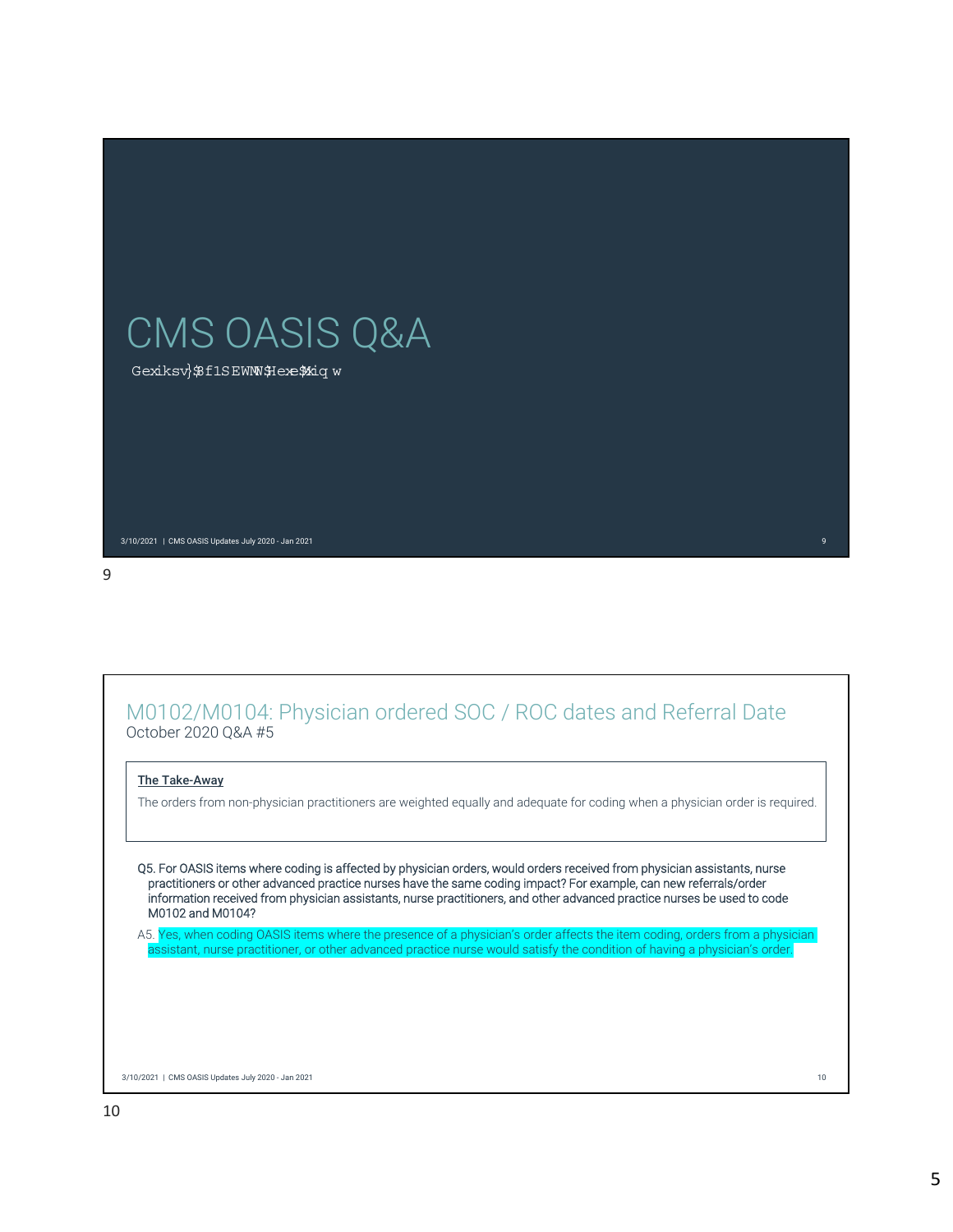## M1033: Risk for Hospitalization- Response 7 July 2020 Q&A #7

The Take-Away

All medications on the reconciled medication profile are counted when responding to M1033 Response 7- Gywirxp \$earrk\$\$ sv& svi& ihmgexmsrw, even if the patient is not compliant with the reconciled regimen

Q7. For M1033 - Risk for Hospitalization, Response 7 - Currently taking 5 or more medications, does this include medications that the patient is not taking due to non-compliance? For example, we have a patient that is prescribed 8 medications but is only actually taking 3 because of non-compliance with the other 5. Would we select Response 7 because the patient is prescribed more than 5 medications, even though the patient is not taking more than 5 medications?

A7: For M1033 – Risk for Hospitalization, medications include prescribed and over the counter (OTC) medications, nutritional supplements, vitamins, and homeopathic and herbal products administered by any route and as noted on the re ion profile. Medications may also include total parenteral nutrition (TPN) and oxygen (as defined in M2001 Drug Regimen Review). In your scenario, if your patient has 8 medications on their reconciled medication profile, M1033 – Risk for Hospitalization coding would include "Response 7 - Currently taking 5 or more medications," even if the patient is not stently taking the medication as prescribed.

3/10/2021 | CMS OASIS Updates July 2020 - Jan 2021 11

### 11

M1311: Current Number of Unhealed Pressure Ulcers/ Injuries at each Stage January 2021 Q&A #1

#### The Take-Away

A pressure ulcer that is present at the SOC/ ROC that heals during the quality episode but re-opens at the same stage would be reported as "present at SOC/ROC". A previously closed Stage 3 ulcer that is open again should be reported as a Stage 3. A previously closed Stage 4 ulcer that is open again should be reported as a Stage 4. An ulcer that is present at DC at a worse stage than at SOC/ROC would not be reported as "present at SOC/ROC" at the higher stage. (Ch. 3 Section F guidance)

Q1: Is a pressure ulcer that was present when the first skin assessment was completed, then healed during the quality episode and reopened at the same stage during the same episode, considered "present at the most recent Start of Care/ Resumption of Care (SOC/ROC)" when completing the discharge OASIS?

A1: For M1311 -Current Number of Unhealed Pressure Ulcers/Injuries at Each Stage, if the patient has a pressure ulcer that was documented at SOC/ROC and at discharge is documented at the same stage, it would be considered as "present at the most recent SOC/ROC." This guidance is true even if during the episode the original pressure ulcer healed and reopened. In addition to coding the pressure ulcer as "present at the most recent SOC/ROC," a previously closed pressure ulcer that opens again should be reported at its worst stage.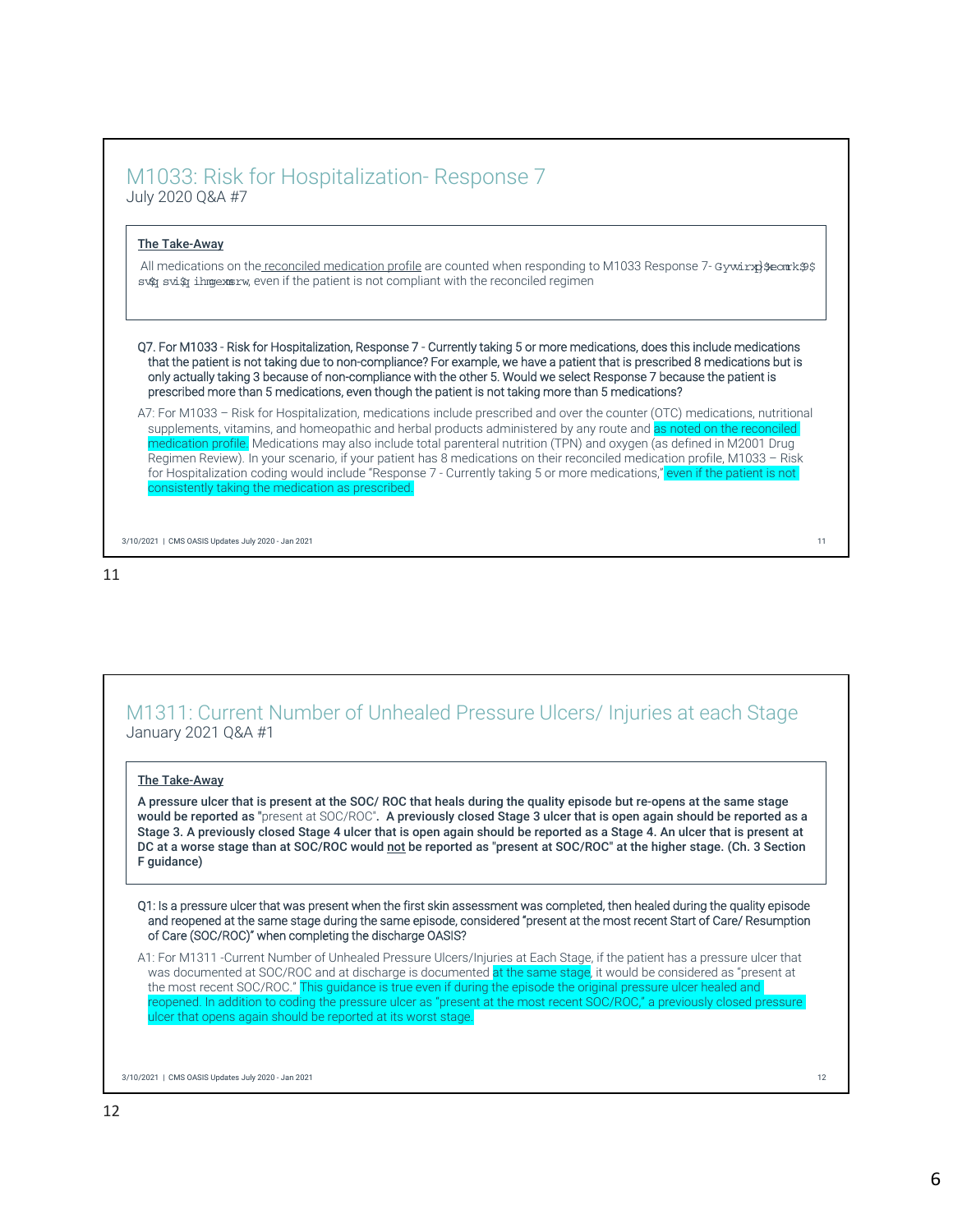## M1810/1820: Upper/ Lower Body Dressing January 2021 Q&A #2

### The Take-Away

In order to select Response "3" dependent, a patient should rely ENTIRELY on another person for the MAJORITY of dressing tasks related to each item. Entirely means Entirely dependent for the task- the patient is unable to assist in ANY MEANINGFUL WAY.

Q2. Is it safe to say that if a patient requires minimal assist or higher for M1810 -Ability to Dress Upper Body and M1820 -Ability to Dress Lower Body, response "3" can be chosen? The guidance states that a patient requiring standby assist (a "spotter") would be coded "2," and a patient requiring minimal assist is more dependent than a patient requiring standby assist.

A2. For M1810 and M1820, response 3 -Patient depends entirely upon another person to dress the upper body/lower body i<u>s</u> selected only when the patient is dependent, relying entirely on another person to complete the majority of dressing tasks.

3/10/2021 | CMS OASIS Updates July 2020 - Jan 2021 13

#### 13

## M1870: Feeding or Eating July 2020 Q&A #8

#### The Take-Away

If a patient is not taking nutrients by NG tube or gastrostomy and is taking nutrients orally, responses 3-5 do not apply regardless of the reason (non-adherence to medical advice). Due to safety concerns with the swallowing aspect of M1870 intent, constant supervision would be required during the task to decrease aspiration risk through instruction or respond to emergent needs during the task of eating. Response 2 is indicated.

- Q8.We have a patient who has been medically advised to obtain a feeding tube due to the patient's inability to safely take in oral nutrition due to risk (and recent history) of aspiration. The patient continues to eat against medical advice and refused alternate nutrition, such as tube feeding or TPN. In this situation, would M1870 be answered as a 2 or a 5? The patient has the motor skills to bring the food to his mouth; however, is unsafe in swallowing.
- A8. M1870 Feeding or Eating identifies the patient's ability to feed him/herself, including the process of eating, chewing, and swallowing food. The intent of the item is to identify the patient's ABILITY, not necessarily actual performance. "Willingness" and "adherence" are not the focus of these items. These items address the patient's ability to safely self-feed, given the current physical and mental/emotional/cognitive status, activities permitted, and environment. Responses 3, 4 and 5 include non-oral intake. In your scenario, the patient is feeding himself orally and is at risk for aspiration due to unsafe swallowing. If a patient requires constant supervision throughout the meal in order to complete this activity safely, the appropriate M1870 response is a "2-Unable to feed self and must be assisted or supervised throughout the meal/snack". Response 5 - Unable to take in nutrients orally or by tube feeding, is the best response for patients who are not able to take in nutrients orally or by tube feeding. This may be the case for patients who receive all nutrition intravenously (such as TPN) or for patients who are receiving only intravenous hydration.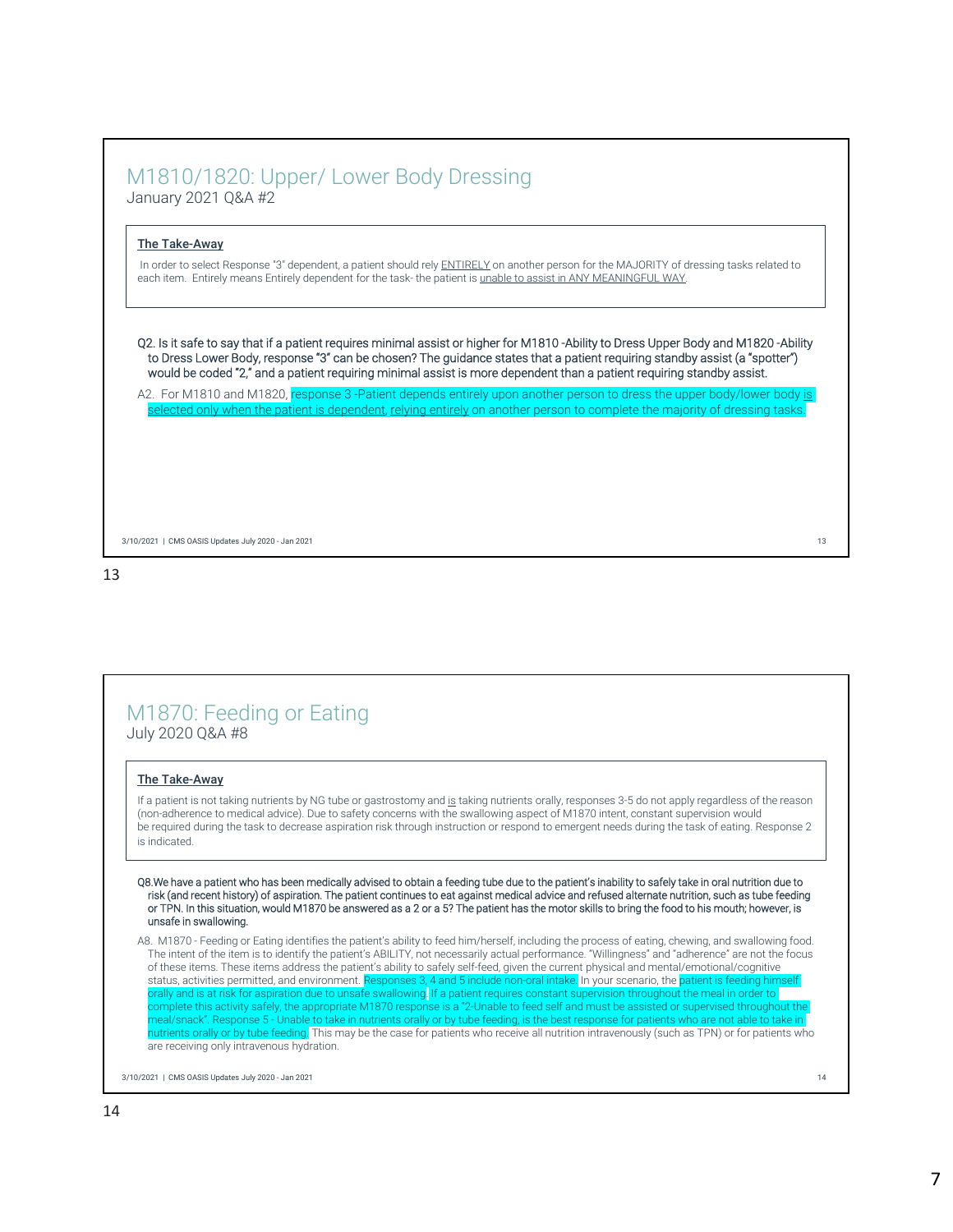## M2001: Drug Regimen Review January 2021 Q&A #3

#### The Take-Away

A dash must be available for clinician use where the dash is a valid response option for the OASIS item. It is not acceptable to adjust the OASIS data set to meet agency mandated requirements.

Q3. We have educated clinicians that it is a requirement that medication reconciliation be done. With this in mind, is it acceptable to electronically restrict clinicians from using a dash (–) as a response to M2001 by eliminating it as a response option in the Electronic Medical Record (EMR), understanding that there still may be scenarios where the dash is the only correct response to this item?

A3: A dash (–) is a valid response for M2001 - Drug Regimen Review. CMS expects dash use to be a rare occurrence. If elements of the drug regimen review were skipped, (for example drug-to-drug interactions were not completed), a dash should be reported, indicating the drug regimen review was not completed. A dash is also a valid response for this item and indicates no information is available. To be compl se where the dash is a valid response option for the OASIS item.

3/10/2021 | CMS OASIS Updates July 2020 - Jan 2021 15

#### 15

## GG0110- Prior Device Use January 2021 Q&A #4

### The Take-Away

CMS does not provide an exhaustive list of assistive devices, use clinical judgement to determine the best response based on the patient's unique circumstances related to prior assistive device use.

### Q4. Should a transport chair be considered a "wheelchair" for GG0110 - Prior Device Use?

A4. The intent of GG0110 - Prior Device Use is to indicate which devices and aids were used by the patient prior to the current illness, exacerbation, or injury. The assessing clinician must consider each patient's unique circumstances and use clinical udgment to determine how prior device use applies for each individual patient. CMS does not provide an exhaustive list of assistive devices that may be used when coding prior device use.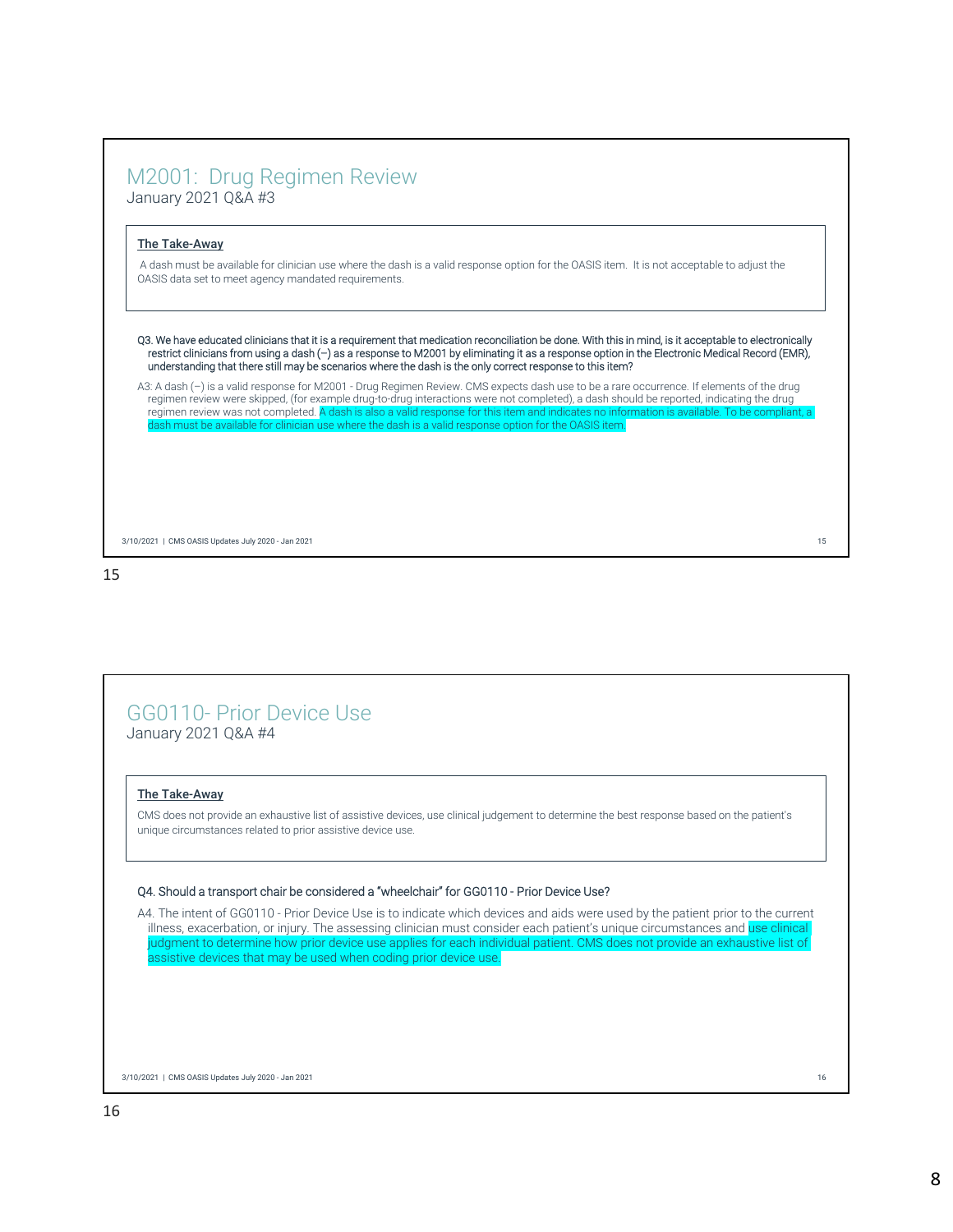## GG0130,GG0170- General Guidance October 2020 Q&A #7

## The Take-Away

GG items should be scored PRIOR to the benefit of therapeutic intervention. The clinical judgement of the assessing clinician may be required to differentiate between therapeutic interventions provided which benefit and improve the patient's ability to complete an activity and provision of routine assistance required to complete the activity safely. (from July 2019 Q&A #18)

Q7. We understand that if a patient initially refuses to attempt a GG activity during the assessment period, and later agrees to perform the activity, the code which represents the patient's actual performance will supersede the refusal code (07). If the clinical staff determine on day 1 or day 2 that the patient has a safety or medical issue which prevents them from attempting an activity, but on day 3 has progressed to the point where he/she can now perform the activity, would that code supersede the earlier code (88)? A patient may not be safe to attempt the activity on day 1 (their baseline prior to the benefit of therapeutic interventions), but after two days of therapy, may then be safe to perform the activity. Which code would be reported on the OASIS: code 88 or a Performance Code 06-01?

A7. At Start of Care (SOC)/Resumption of Care (ROC), the self-care or mobility performance code is to reflect the patient's baseline ability to complete the activity, prior to the benefit of services provided by your agency staff. <mark>Use of an "activity not attempted" code should occur only after determining that</mark><br>the activity is not completed prior to the benefit of services, a laboration with other agency staff, or assessment of similar activities. "Prior to the benefit of services n more independent coding. In your scenario, if the patient's baseline status prior to the benefit of services was that the activity could not be completed due to a medical or safety concern and the performance code could not be determined based on patient/caregiver report, collaboration with other agency staff, or assessment of a similar activity, code 88 – Not attempted due to medical conditions or safety concerns, even if the patient's status changes and he is able to complete the activity on a later day during the assessment period.

3/10/2021 | CMS OASIS Updates July 2020 - Jan 2021 17

## 17

## GG0130,GG0170- General Guidance January 2021 Q&A #7

### The Take-Away

The definition of assistance includes cues/ supervision and therefore the requirement of a second helper for safety would be taken into consideration when responding to GG items, by definition if help of 2 or more helpers is required the patient is considered 01- dependent. This is true even in ambulation question assessments. (January 2020 Q&A #15)

Q7. How would you code the following scenario for the GG activities: Two people are present when a patient is performing an activity; one person is assisting a patient and the second person is standing by for safety/assist as needed but when the activity is completed the 2nd person is not needed. Would you code the activity as Code 01 -Dependent due to having the second person present just in case or a code based on the type and amount of assistance provided by the one person only?

A7. For the GG self-care and mobility activities, Code 01 -Dependent is when a helper is required to do all the effort and the patient does none of the effort to complete the activity; or the assistance of two or more helpers is required for the patient to complete the activity. If the role of the second helper is to provide standby assistance, then the presence of two helpers meets the definition of Code 01 -Dependent. This would be true even if the 2nd helper was there for supervision/stand by assist and did not end up needing to provide hands on assistance.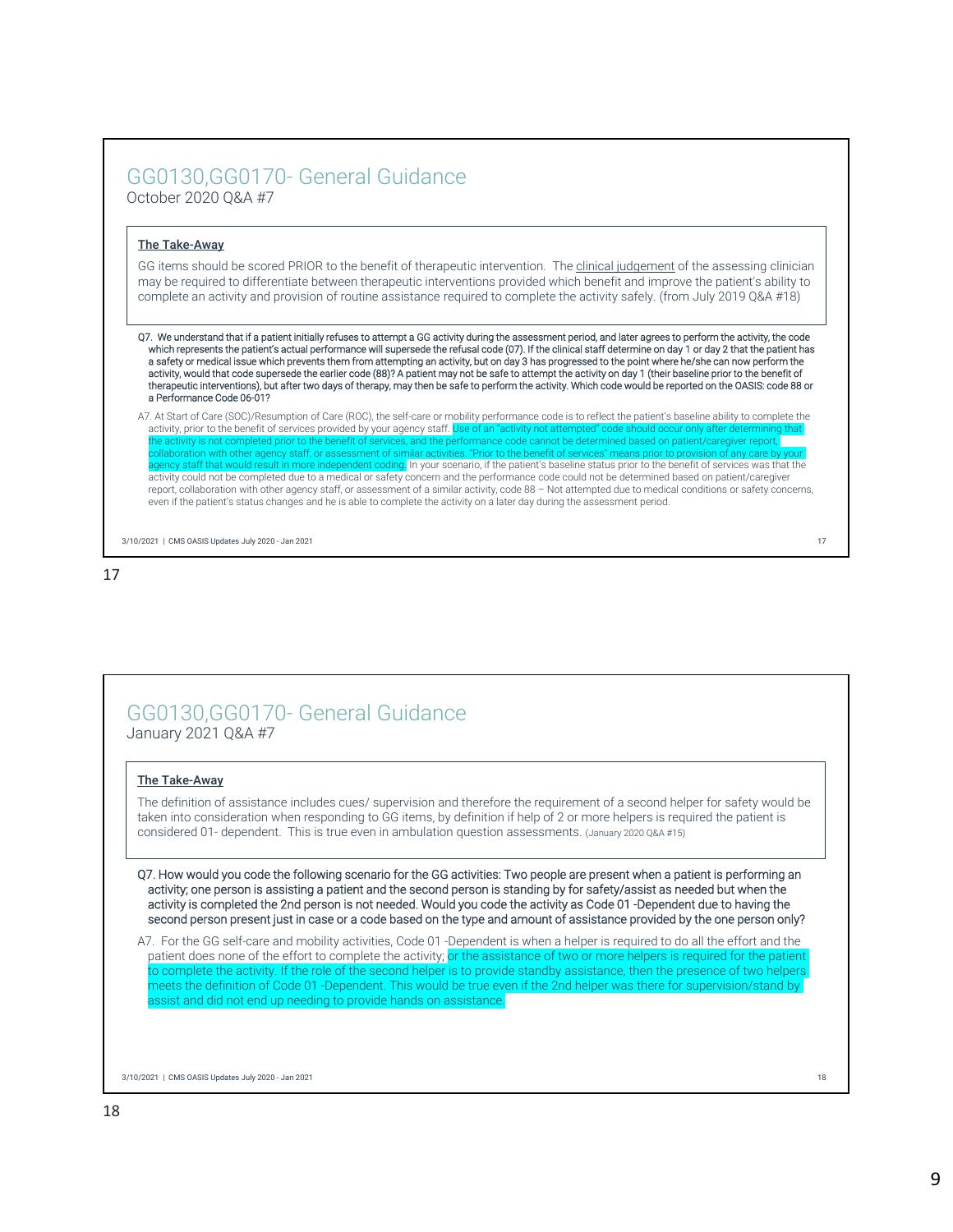## GG0130A- Eating

January 2021 Q&A #5

## The Take-Away

Score based on the baseline ability noted at the assessment.

Q5. How would the following scenario for GG0130A - Eating be coded? A patient was admitted and at Start of Care (SOC) required only set up assistance for eating. The following day, the patient went to the Emergency Department and returned within 24 hours with an overall decline in status and an order for no oral intake due to dysphagia. Would we code 05 - Setup or clean-up assistance based on initial ability or code 88 - Not attempted due to medical conditions or safety concerns because this is the new baseline following the decline?

A5. The intent of GG0130A - Eating is to assess the patient's ability to use suitable utensils to bring food and/or liquid to the mouth and swallow food and/or liquid once the meal is placed before the patient. At SOC/ROC, the self-care or mobility performance code is to reflect the patient's baseline ability to complete the activity, prior to the benefit of services provided by your agency staff. In the scenario provided, use Code 05 -Setup or clean-up assistance for GG0130A - Eating if this i status. Use of an "activity not attempted" code should only be used if the patient was not able to complete the activity prior to the benefit of services and the performance code cannot be determined based on patient/caregiver report, collaboration with other agency staff, or assessment of similar activities.

3/10/2021 | CMS OASIS Updates July 2020 - Jan 2021 19

#### 19

## GG0130C- Toileting Hygiene July 2020 Q&A #9

#### The Take-Away

GG0130C is based on the ability to maintain hygiene and adjust clothing. The "clothing" considered is based on all the items relevant and routinely worn by the individual patient being assessed. Guidance includes support devices are considered dressing items. (HHQRP Nov 2018 Provider Training #40 / #41)

Q9. We have a question about GG0130C - Toileting Hygiene. We have a patient who wears a Thoracic-Lumbar-Sacral Orthosis (TLSO) brace. She can pull down her underwear and pants without assistance. However, she insists on removing (or loosening) the brace while sitting on the commode prior cleaning herself and she requires assistance with the doffing/donning of the brace. She can then pull up her underwear/pants without assistance. How should we code GG0130C -Toileting Hygiene?

A9. The intent of GG0130C- Toileting hygiene is to assess the patient's ability to maintain perineal hygiene and adjust clothes before and after voiding or having a bowel movement. Code GG0130C- Toileting Hygiene based on the type and amount of as leting hygiene, and adjusting any clothing relevant to the individual patient (in this case removing or loosening of the TLSO and managing her underwear and pants). If in the assessing clinician's clinical judgment, the patient requires a helper to provide less than half the effort to complete the entire activity, then code 03 - partial/moderate assistance, or if the patient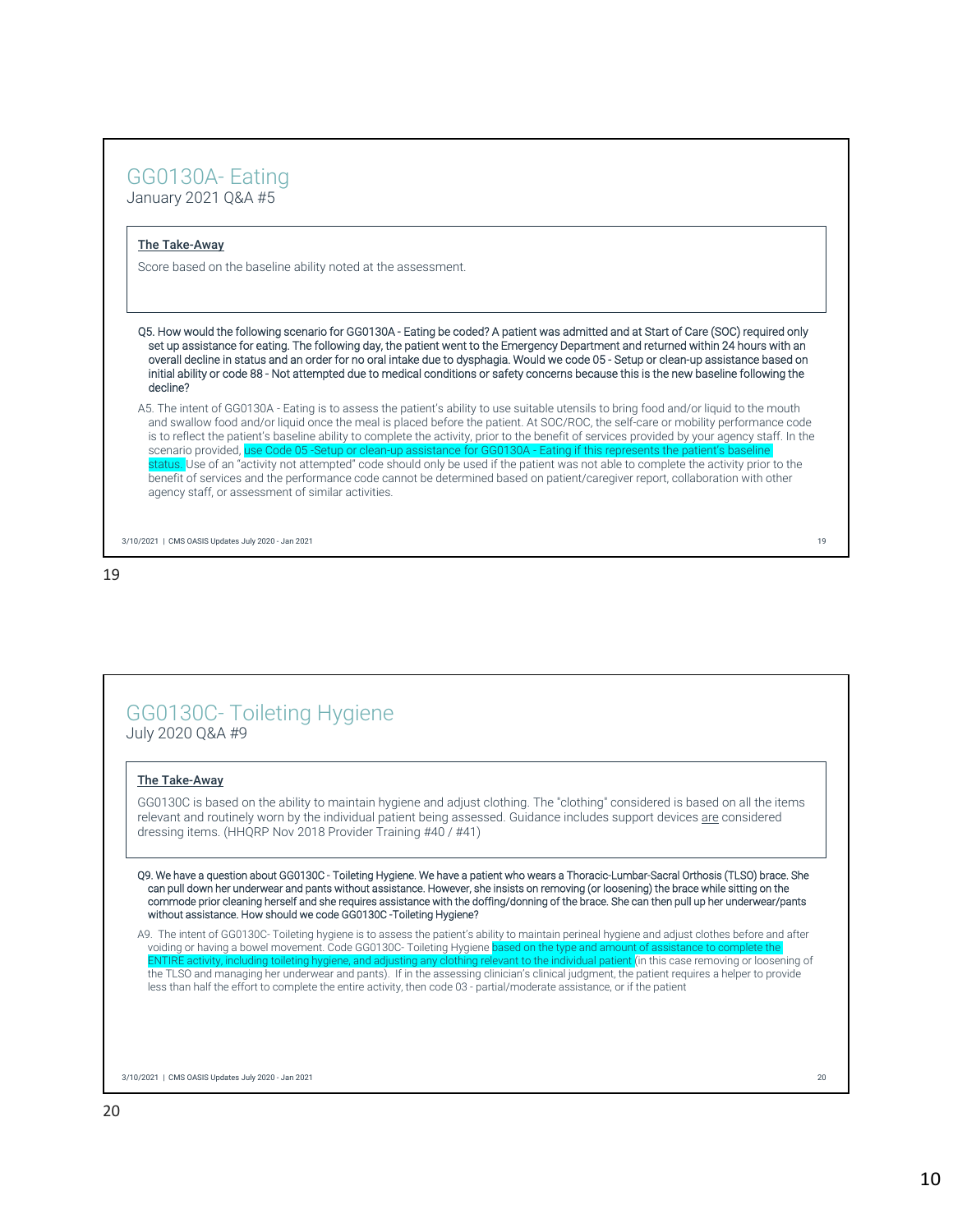## GG0130E- Shower/ Bathe Self October 2020 Q&A #6

#### The Take-Away

In order to choose the best response to GG0130E, when bathing is not completed in its entirety per the intent of the item and information from other sources is not available, clinical judgement may be required to determine if the simulation or completion of similar activities provides adequate information allowing a deduced response from the assessment.

#### Q6. Does the bathing/shower have to be an actual wet shower or bath, or can coding of GG0130E be based on a simulated performance?

A6. The intent of GG0130E – Shower/Bathe self is to assess the patient's ability to wash, rinse and dry self (excludes washing of back and hair). It does not include transferring in/out of a tub/shower, or onto or off of a tub bench. Coding of an activity may be based on observation, patient/caregiver report, collaboration with other agency staff, or assessment of similar activities. Use clinical judgment to det situation of simulating the shower/bath allows the clinician to adequately assess the patient's ability to complete the activity of shower/bathe self (GG0130E). If the clinician determines that this observation is adequate, code based on the type and amount of sistance required to complete the shower/bathing activity.

3/10/2021 | CMS OASIS Updates July 2020 - Jan 2021 21

### 21

## GG0170- Bed mobility ability related other items January 2021 Q&A #6

#### The Take-Away

Each item should be assessed independently based on the guidance provided for that item. It is prefered that direct observation is the mode to assess functional items, however other relevant strategies should be used when that is not possible. This would include clinician judgement in relating similar activities within the constraints of the item's individual guidance. (As in the example that a patient must participate in order to complete walking activities)

#### Q6. If a patient is dependent for all GG0170 bed mobility activities, would it be acceptable to code the patient as dependent for all other GG0170 mobility activities even if those activities were not specifically assessed?

A6: At SOC/ROC, the mobility performance code is to reflect the patient's baseline ability to complete the activity, and is based on observation of activities, to the extent possible. Clinicians may assess the patient's performance based on direct observation (preferred) as well as reports from the patient and/or family, assessment of similar activities, collaboration with other agency staff, and other relevant strategies to complete all GG items. Each OASIS item should be considered individually and coded based on the guidance provided for that item. It is important to determine whether the appropriate code for each activity is a performance code (including code 01 -Dependent) vs. an "activity not attempted" code. It is also important to note that a helper cannot complete the walking activities for a patient. The walking activities cannot be considered completed without some level of patient participation that allows patient ambulation to occur the entire stated distance. For instance, if even with assistance a patient was not able to participate in walking a distance of 10 feet, an "activity not attempted" code (rather than 01 -Dependent) would be selected.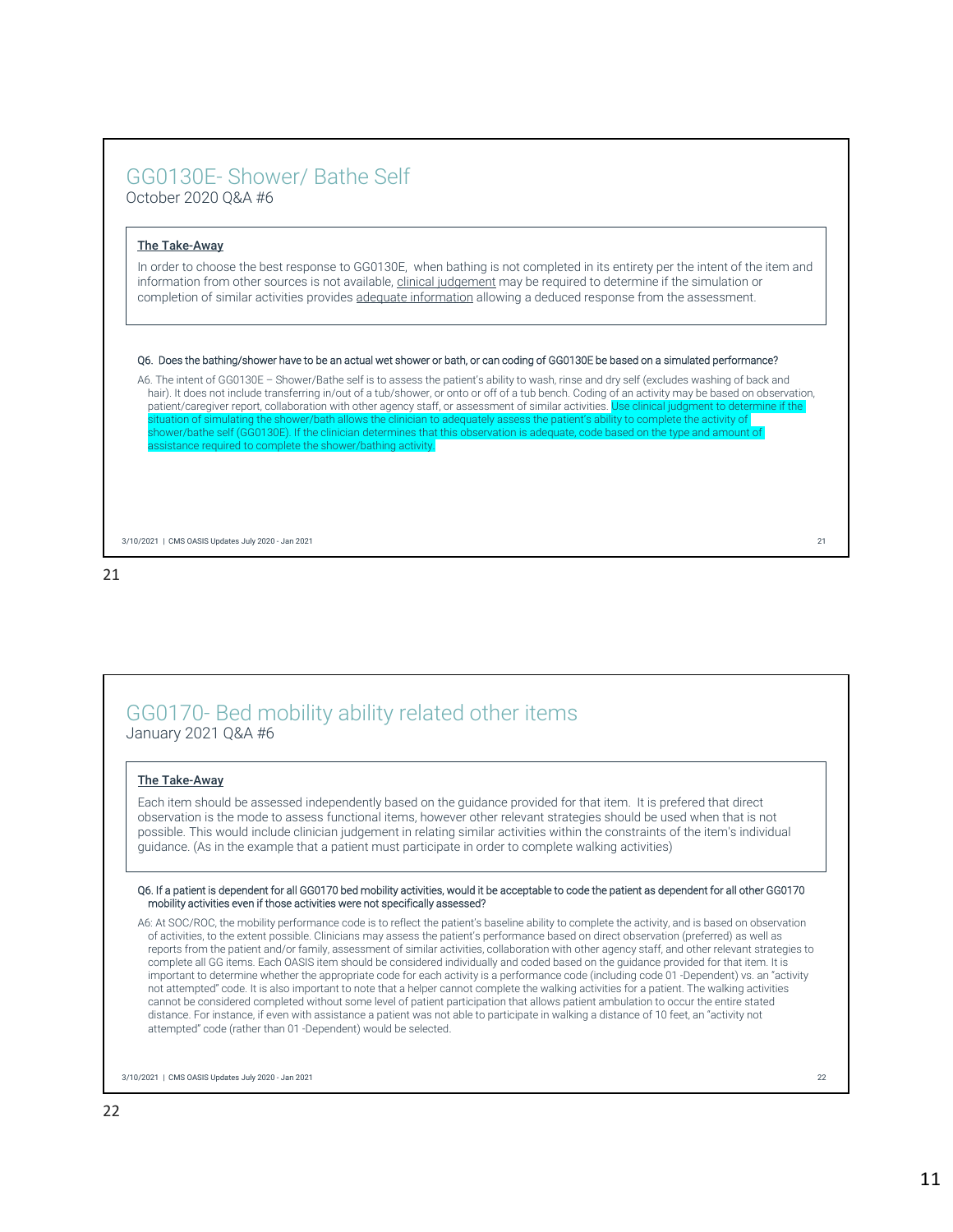## GG0170F- Toilet Transfer

July 2020 Q&A #10 & January 2021 Q&A #8

## The Take-Away

GG0170F coding does not include getting to and from the toilet/ commode. It ONLY includes assessing the ability to get on and off the toilet, with or without equipment, once the patient is there.

Q10. If a patient gets up off the side of the bed, walks to the bathroom, and then sits down on the toilet, is the effort necessary to lift up off the bed considered for coding GG0170F – Toilet transfer?

A10. No, in the scenario described the effort necessary to lift up off the bed does not count towards the toilet transfer in GG0170F – Toilet transfer. The intent of GG0170F – Toilet transfer is to assess the patient's ability to get on and off a toilet (with or without a raised toilet seat) de once the patient is at the toilet or commode.

Q8. A patient completes a toilet transfer with supervision only. As he was ambulating with contact guard assistance back to his bed, he lost his balance and required assistance to steady himself. Would the contact guard assist and assistance to steady himself be considered when determining the performance code for GG0170F -Toilet transfer?

A8. The intent of GG0170F -Toilet transfer is to assess the patient's ability to get on and off a toilet (with or v e once the patient is at the toilet or commode. In the scenario described, the assistance provided while ambulating to the bed should not be considered when coding the GG0170F -Toilet transfer activity.

3/10/2021 | CMS OASIS Updates July 2020 - Jan 2021 23

## 23

## GG0170F- Toilet Transfer January 2021 Q&A #9

## The Take-Away

The intent of GG0170F is to assess the patient's ability to get on and off a toilet or commode. The toilet transfer activity can be assessed and coded regardless of the patient's need to void or have a bowel movement in conjunction with the toilet transfer assessment.

Q9. If my patient does not need to void during my assessment, does this mean an "activity not attempted" code must be used for GG0170F - Toilet transfer?

A9. The intent of GG0170F -Toilet transfer is to assess the patient's ability to get on and off a toilet or commode. The Toilet trans can be assessed and coded regardless of the patient's need to void or have a bowel movement in conjunction with the toilet transfer assessment. Use the appropriate "activity not attempted" code, only if the patient was not able to transfer on/off the toilet or commode and the performance code cannot be determined based on patient/caregiver report, collaboration with other agency staff, or assessment of similar activities.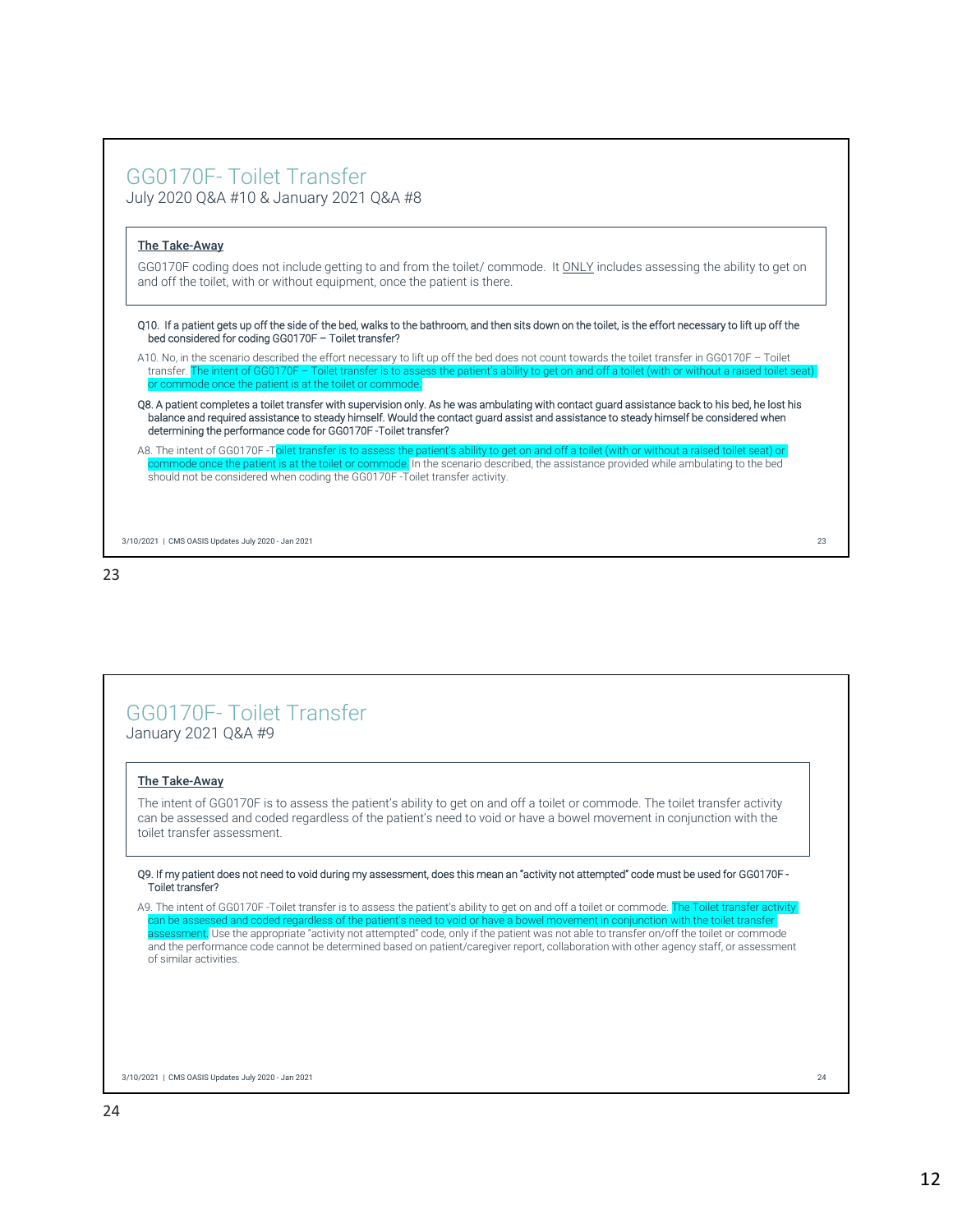## GG0170E- Chair/ Bed-to-Chair Transfer October 2020 Q&A #8

#### The Take-Away

In allowing the patient to complete the activity as safely and independently as possible, score based on ability. Ability is not caregiver dependent. As previous guidance has referenced, use clinical judgement to differentiate between therapeutic intervention leading to a more independent level of ability and routine assistance allowing safe performance of an activity.

Q8. We have a patient who required substantial to max assistance to perform a transfer during the assessment, so is coded 02 for this activity. This maximal assist transfer is not safe for the elderly family to complete, so two family members will be using a Hoyer lift to transfer the patient from bed to chair. Would the correct code for Chair/bed-to-chair transfer be 02, based on the maximal assist transfer required when the therapist transfers the patient; or would the correct code be 01, because the transfer will be carried out by 2 family members?

#### A8. The intent of GG0170E – Chair/bed-to-chair transfer is to assess the patient's ability to transfer to and from a bed to a chair (or wheelchair). When assessing self-care and mobility activities, allow the patient to co wheelchair). When assessing self-care and mobility activities, allow the patient to complete each activity as independently as possible, as long as he/she is safe. If the patient performed the activity during the assessment period, code based on that assessment. Use the 6 point scale codes to identify the patient's baseline performance on the assessment. If when allowed to complete the a dently as possible, the patient was able to complete the transfer activity with substantial to max assist safely, code 02-Substantial/maximal assistance.

3/10/2021 | CMS OASIS Updates July 2020 - Jan 2021 25

25

## GG0170G- Car Transfer January 2021 Q&A #10

#### The Take-Away

It is preferred that direct observation is the mode to assess functional items, however other relevant strategies should be used when that is not possible (e.g.when specific equipment is not available – vehicle). This would include clinician judgement in relating similar activities within the constraints of the item's individual guidance.

#### Q10. When coding GG0170G -Car transfer based on a simulation, what equipment or environmental setup would we need to have in order to make the activity similar enough to the car transfer?

A10. The intent of GG0170G -Car transfer is to assess the patient's ability to transfer in and out of a car or van seat on the passenger side. The rmance code is to reflect the patient's baseline ability to complete the activity, and is based on observation of activities, to the extent pos The assessing clinician may, as needed, combine general observation, assessment of similar activities, patient/caregiver report, collaboration with other agency staff, and other relevant strategies to complete all GG items. In situations where specific equipment may not be available (e.g., 12<br>steps, a vehicle), the assessing clinician may determine that assessment of steps, a vehicle), the assessing clinician may determine that assessment of a similar activity adequately represents the patient's ability to complete<br>the activity. This practice will serve to minimize the use of an "activ the patient's status in the given self-care or mobility activity. While CMS does not provide specific parameters or a complete list of what is and is not an acceptable proxy activity, providers are expected to use clinical judgment in determining if the "similar activity" meets the intent of the target activity to make it a reasonable substitute when making a coding determination. Use of an "activity not attempted" code should occur only after determining that the activity is not completed, and that the performance code cannot be determined based on patient/caregiver report,<br>collaboration with other agency staff, or assessment of similar activities, in conjuncti judgment, simulating the car transfer adequately represents the patient's ability to transfer in and out of a car, code GG0170G -Car transfer based on the type and amount of assistance required to complete the activity.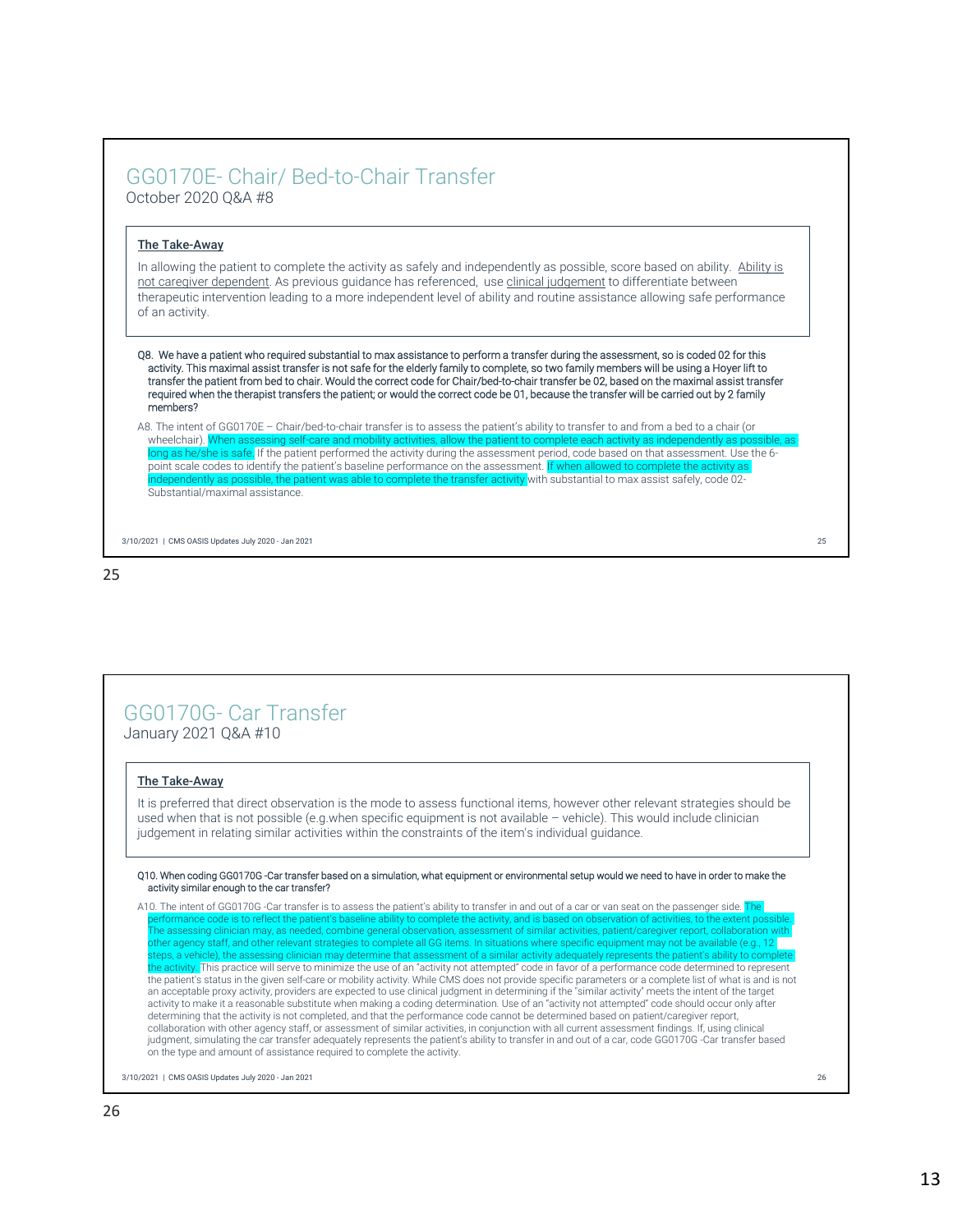## GG0170M- 1 step (curb)

July 2020 Q&A #11

## The Take-Away

If a patient can complete one step either assessed by observation or report with a rail, GG0170M should be answered based on this ability even if the patient is not able to do a curb step (without a rail) safely. This will allow responses in GG0170N and GG0170O to be collected.

Q 11. Regarding the GG0170M - 1 step or curb item, when we initiate the assessment to code this item with a curb and the patient is not able to perform due to medical/safety reasons, are we then required to assess using a single step (i.e. the bottom step of a set of practice steps)?

A11. There is no requirement to assess a patient going up and down both a curb AND a step. However, coding GG0170M – 1 step or curb with a 07, 09, 10 or 88 when a patient is unable to go up and down a curb results in skipping GG0170N - 4 Steps and GG0170O - 12 Steps. Providers may want to consider assessing the patient's ability to go up and down 1 step in order to capture 06 through 01 for one or more of the stair items if the patient can complete the activities with a railing.

3/10/2021 | CMS OASIS Updates July 2020 - Jan 2021 27

## 27

## GG0170M and not attempted codes October 2020 Q&A #9

## The Take-Away

Continue to follow the coding guidance for the not attemted codes as follows: 88- the patient completed the activity prior to the most recent injury/ illness but is no longer able due to medical issue or safety concern. 09- Not applicable indicates the patient did not perform the activity prior to the most recent injury/ illness and does not perform the activity at the time of assessment. IF the patient can be observed to safely complete the activity or additional information allows for determination of ability at the time of assessment code accordingly.

Q9. A question has come up regarding when it is appropriate to use code 09 – Not applicable for functional tasks such as curb step and stairs. If a patient has a ramp that he uses to enter his home due to his past medical issues, would we use the code 09? Or do we use code 88 – Not attempted due to medical conditions or safety concerns?

A9. The intent of GG0170M – 1 step (curb) is to assess the patient's ability to go up and down a curb and/or up and down one step. If, at the time of the assessment, the patient is unable to complete the activity and the performance cannot be determined based on patient/caregiver report, collaboration with other agency staff, or assessment of similar activities use the appropriate activity not attempted code. Code 88 - Not attempted due to medical conditions or safety concerns indicates the patient performed the activity prior to the current illness, exacerbation or injury, but does not perform the activity at the time of assessment due to a medical issue or safety concern. Code 09 - Not applicable indicates that the patient did not perform the activity prior to the current illness, exacerbation or injury and the patient does not perform the activity at the time of assessment.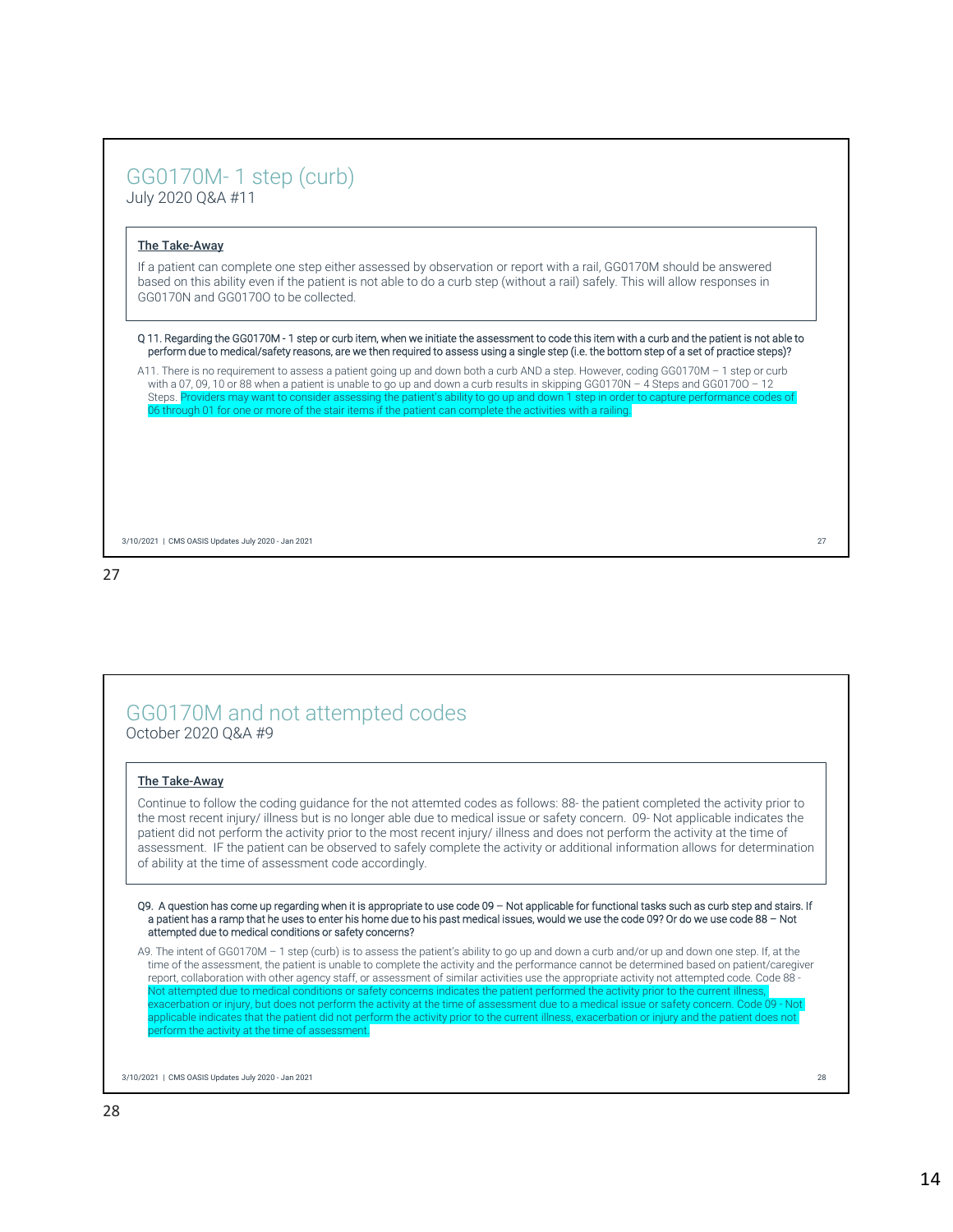## GG0170Q – Wheelchair or Scooter Use July 2020 Q&A #12

The Take-Away

GG0170Q should be answered "Yes" if at the time of the assessment, the patient uses a WC or scooter for any reason (April 20 Q&A #15) and no if the patient does not use a WC or scooter under any condition. If a correct response was reported at the SOC, do not update the SOC document if a change occurs after the assessment period.

Q12. A patient does not use a wheelchair at SOC and GG0170Q - Does the patient use a wheelchair/scooter? is coded as "No." Then, during the episode, the patient does use a wheelchair. Would it be appropriate to go back to the SOC assessment and change the response to "YES" and add the corresponding goals, even though the wheelchair use occurred after the SOC assessment time period has ended?

A12. The intent of GG0170Q – Does the patient use a wheelchair/scooter? is to c the time of the assessment. Only code 0 - no if, at the time of the assessment, the patient does not use a wheelchair or scooter under any condition. <mark>If, at the SOC, GG0170Q is answered "no" correctly</mark> and following the SOC assessment period the patient begins to use a wheelchair under any condition, <mark>there is no need to update the SOC performance and/or discharge goals for GG0170 activities on the SOC</mark> assessment. The gateway wheelchair item (GG0170Q1 and GG0170Q3) might not be the same on SOC and discharge assessments. If, at the time of SOC, GG0170Q was answered incorrectly then corrections to the assessment should be made following Federal, State, and facility policy guidelines.

3/10/2021 | CMS OASIS Updates July 2020 - Jan 2021 29

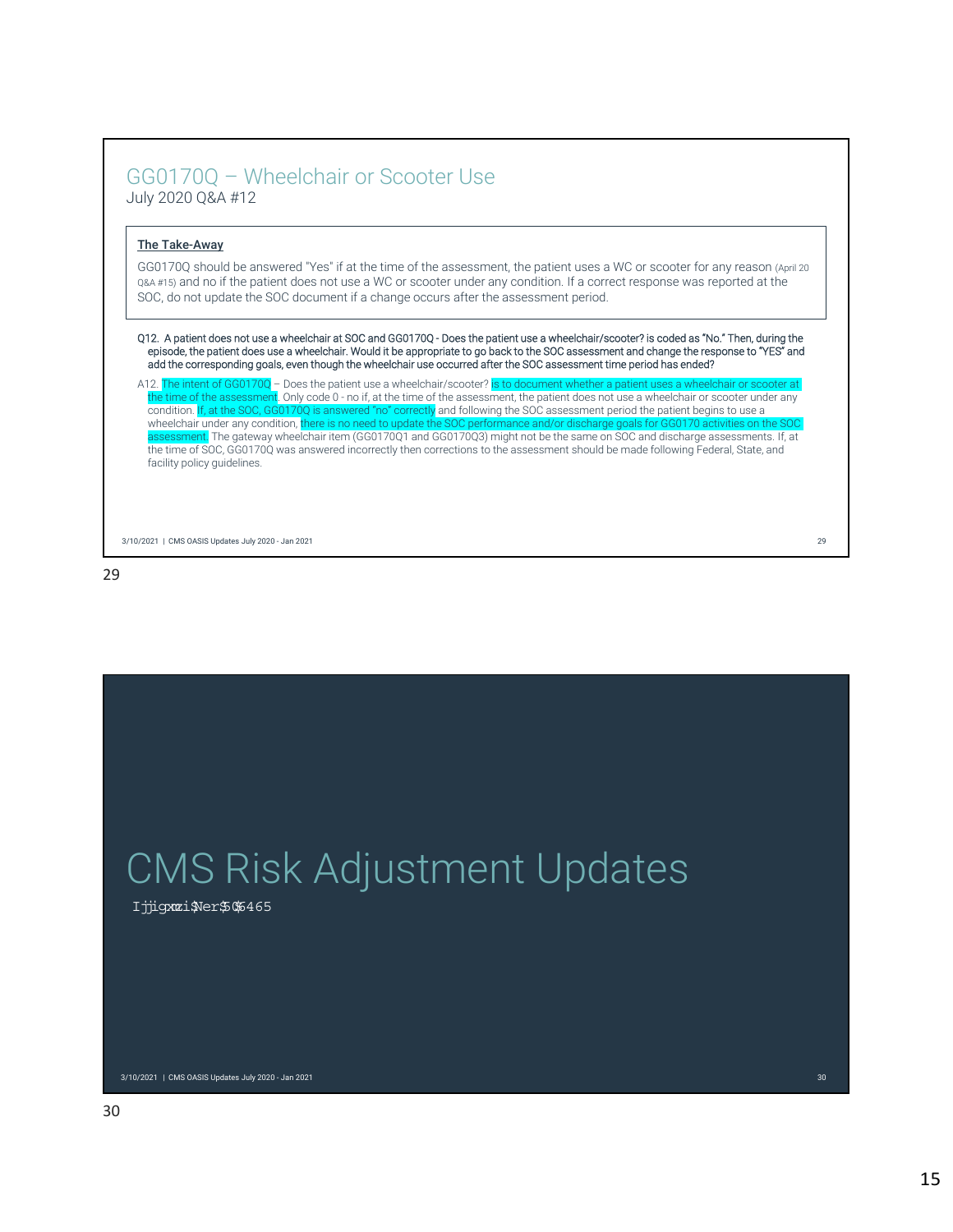